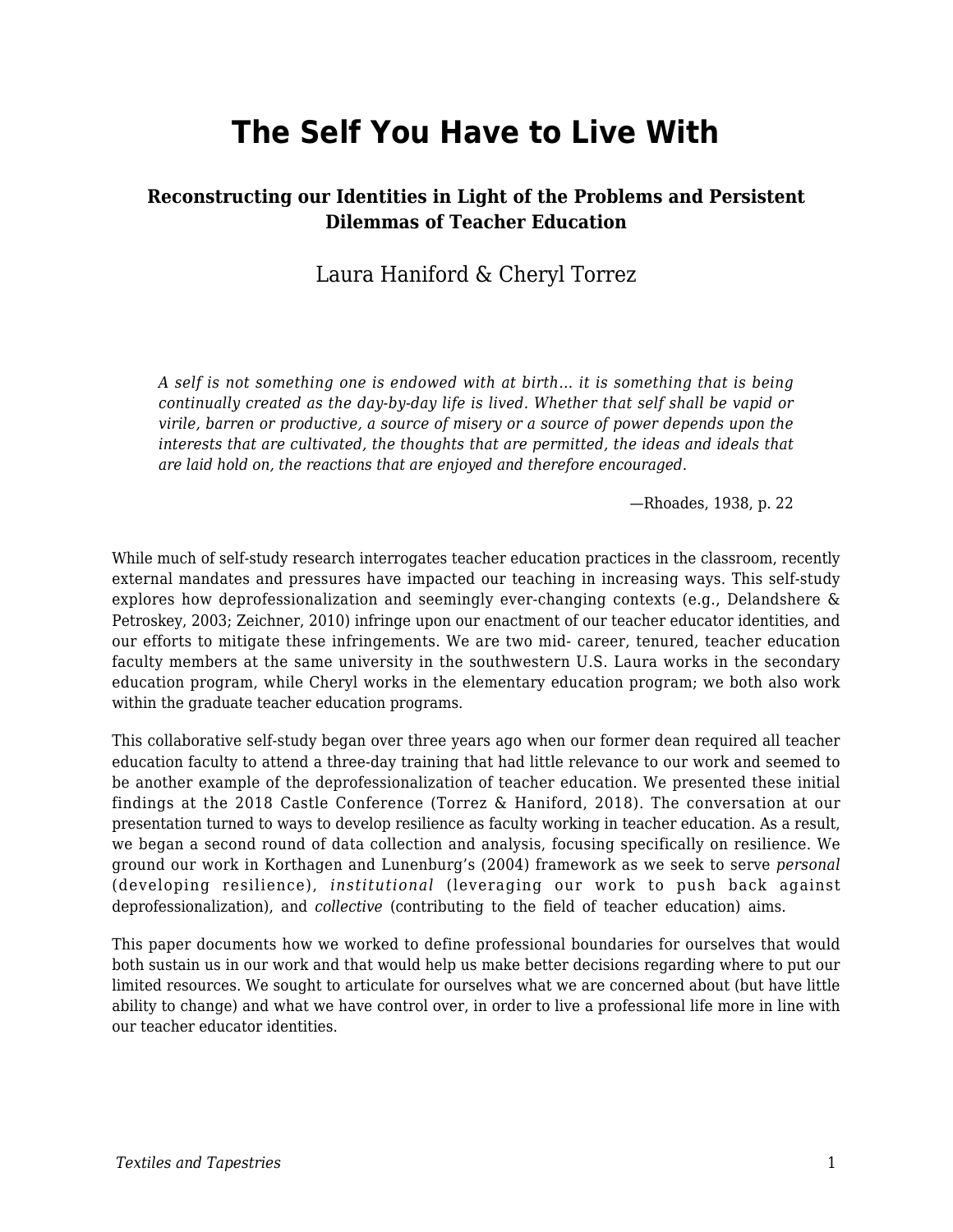# **Methods**

Across almost three years, we have centered our work around different guiding questions. These guiding questions served as writing prompts that we addressed first through individual reflective essays. The first year we articulated our professional identities through exploring where we felt deprofessionalized. In the second year we wrote about resilience as self-care in order to better understand how we can persist as the teacher educators we each seek to be in the current context. As a result of unpacking our understandings of resilience and self-care, we discovered that we each set different professional boundaries stemming from different interpretations about what we have control over, leading to the writing prompt: "Explore the ways we each frame differently our areas of concern and control and what impact the different framings have on our identities as teacher educators and on our navigation of this current deprofessionalized context."

Grounding our analysis in professional dialogue (Guilfoyle et al., 2004) we began by reading one another's essay. Next, we had multiple conversations where we raised questions, sought clarification, and found that "our differences gave us new lenses to think about the issues we confronted" (p. 1110). We recorded each meeting, coding the transcriptions for additional themes about our areas of concern. We do not agree on everything, and intentionally unpack our differences for greater insight (Schuck & Russell, 2006). Data included all individual writings, transcriptions of recorded dialogues, and critical friend memos.

As we describe in more detail below, ultimately, we began to frame our conversations around "problems and persistent dilemmas" (Cuban, 1990, 1992, 2001) within teacher education. We returned to all our data, coding for where we had talked about issues that were affecting our sense of professionalism and our identities as teacher educators. Then we categorized these issues into whether they were solvable problems or persistent dilemmas. Finally, we organized the persistent dilemmas into themes, representing the types of perennial challenges we face. Through this last round of analysis, we constructed an understanding of how we can set better boundaries at our particular institution, based on a historical understanding of teacher education in the United States.

## **Outcomes**

We begin by telling the story of how we came to understand the importance of setting professional boundaries through determining whether an issue is a problem or a persistent dilemma. To do so, we turned to historical literature to determine whether and how the challenges we face have roots in the past. As we describe below, this historical and foundational literature became another critical friend to whom we turned to reframe our thinking.

#### *Determining Control and Concern*

In our conversations, we spent time focused on how teacher education is different from many other departments within a university setting. As Cheryl remarked in one of our conversations, "the lines are never really clear for a lot of teacher educators – what's teaching, scholarship, service, I mean, those lines kind of blur sometimes because I think they all kind of intertwine for us" (Transcript, 7/16/19). This blurriness often makes it challenging for faculty to make clear decisions about where to invest their time and energy. In circumstances where there is so much work to do and a lack of clarity about priorities, we found it difficult to create our own boundaries.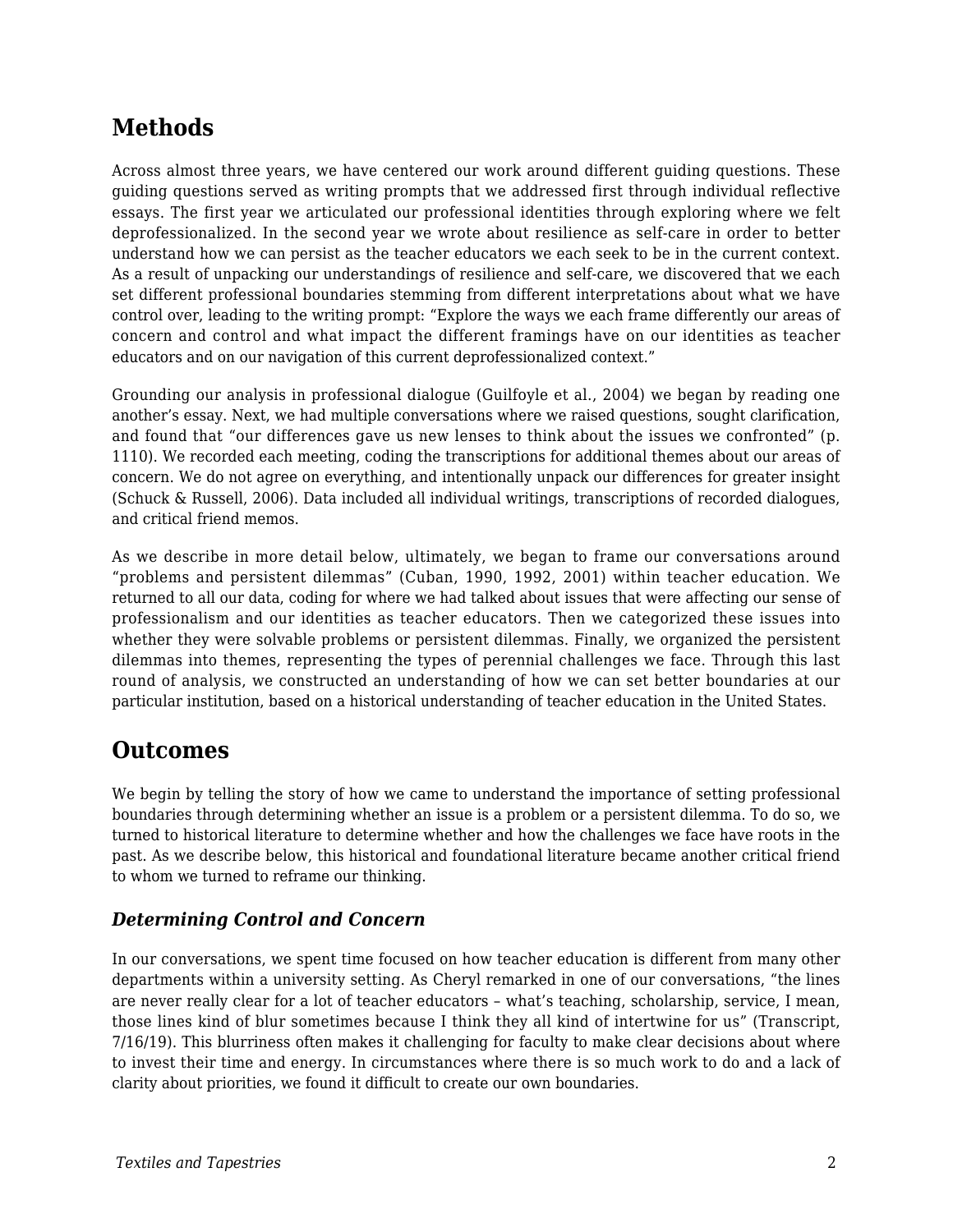As a result of the blurriness and sheer volume of the work, college and departmental leadership becomes essential in terms of framing what is important and prioritizing our work. Unfortunately, we have consistently had leadership that framed everything as a crisis; a catastrophizing of situational contexts. As Cheryl stated in one of our dialogues, "I also think we haven't had leadership, consistent leadership, at any level who are decision makers" (Transcript, 8/19/19).

In the absence of authentic structural or institutional guidance, we have to set our own boundaries and priorities. We have to learn to position ourselves in ways that help us make good decisions for ourselves, our students, and our profession; to cultivate the ideals and actions that would once again bring us a sense of efficacy and renewal. It was at this point that we started to dig into the difference between areas of concern and areas of control. Cheryl has found herself able to clearly distinguish between these two:

You see, for me, I had to get to a place where it wasn't in my best interest anymore to continue to try and push back all the time. Because a lot of that is just keeping people going in a circle or bringing new people in to the roundabout. They're just going to keep going round the roundabout. If somebody hops off, somebody else will come in, and fundamentally that's because of the leadership (Transcript, 7/16/19).

In contrast, Laura has struggled with defining these areas for herself. Responding to a writing prompt about areas of concern and control, she delineated the small list of things actually in her control before stating:

…if we care about education, if we want to be change agents for good in education, then we cannot allow ourselves to simply focus on the very basics of what we can actually control. We have to stretch a little and try and make a difference. But what are those spaces? Should we call them something different? Because this is a nuanced argument I am trying to make. If we simply focused on exactly what we can control, nothing in this world would ever change (Journal, 8/26/19).

In essence, as faculty we can either take a hardline approach to "concern and control" or we can focus on the grey areas where we might be able to exert some influence, even if we do not ultimately have control over the outcome.

As we discussed our different perspectives on setting these professional boundaries and making decisions about where to put our time and energy, we found ourselves talking about what we began calling the *Groundhog Day* nature of much of our work. This refers to the 1993 movie starring Bill Murray as a reporter who relives the same day over and over. We have found ourselves in meetings having the same conversations over and over and each time administrators treat them as though they were new. As Cheryl put it, "I'm wondering if the reason we feel this way is because there never has been a foundation built, because we keep having these circular, circuitous, groundhog moment conversations that literally have been going on for 13 years" (Transcript, 8/19/19). As a result of our iterative processes, we began framing our work around *problems* in teacher education that can be solved and *persistent dilemmas* that can be managed but perhaps not solved. The notion of *problems* and *persistent dilemmas* stemmed from a conversation Cheryl had at the annual conference of the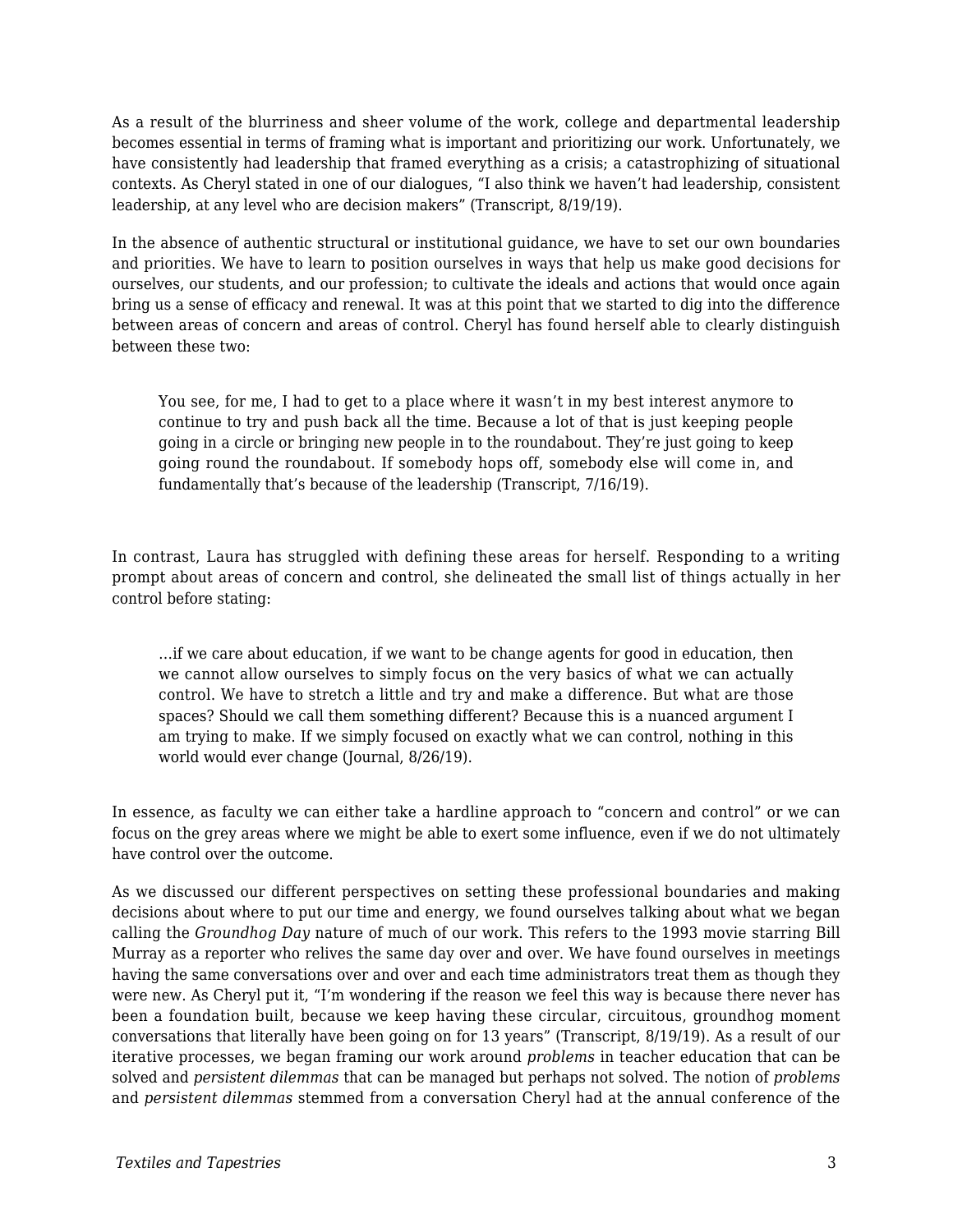Association of Teacher Educators (personal communication, 2019) and pushed us to return to Cuban's work (e.g., 1990, 1992, 2001) on why certain reforms come up again and again in American schools.

#### *Problems and Persistent Dilemmas*

As Cuban (1992) defines them, problems are, "fairly routine, structured situations that produce some level of conflict because a desired goal is blocked…These problems have solutions" (p. 6). In contrast "Dilemmas are conflict-filled situations that require choices because competing, highly prized values cannot be fully satisfied" (p. 6). As he argues elsewhere, "Value conflicts, then, are not problems to be solved by the miracles of a science of schooling; they are dilemmas that require political negotiation and compromises among policymakers and interest groups…there is no solution, there are only political tradeoffs" (Cuban, 1990, p. 8).

When we used this framework for viewing our own frustrations, we discovered every issue we discussed as a challenge to our sense of professionalism was a persistent dilemma, not a problem with a straightforward solution. Every challenge ultimately reflected a value conflict that requires dialogue, negotiation and compromise. We had been approaching these issues as problems to be solved, not as dilemmas to be managed.

We classified our challenges into the following persistent dilemmas:

- 1. Vision and values
- 2. Assessment and accreditation
- 3. Leadership
- 4. Support and communication
- 5. Historical and sociopolitical contexts

Perhaps because Laura's graduate training was in foundations of education and Cheryl has studied democratic education, our thoughts and conversations kept returning to historical and structural issues that shape our work—the challenges and opportunities. These distinctions led us each to further reading: Laura to continue to frame and analyze our data from an educational foundation's perspective, and Cheryl from a democratic education perspective. Through this process of reframing and analyzing, we returned to the extant literature on the history of teacher education in the United States (e.g., Fraser, 2007; Labaree, 2004) and on democratic education (Dewey, 1916; Goodlad, 1984, 1994; Gutmann, 1987).

By seeking out historical literature, we were able to confirm that the issues we face are not new, they are persistent dilemmas. In order to provide examples of these dilemmas, we share examples from our conversations and writing, and tie them to examples we found in historical literature to demonstrate how they have existed perennially in teacher education.

*Clinical preparation***.** One of the themes that emerged in our data was clinical practice and preparation. Cheryl often indicated discouragement about the increased lack of care and attention, by college leadership, to school/university partnerships. In one of our conversations, she stated, "It takes a lot of work, and space, and it currently isn't valued… And, it's actually been diminished and eradicated by the administration who doesn't conceptualize what some of this is" (Transcript, 7/16/19). This became a noteworthy theme in our data as much of her professional identity and work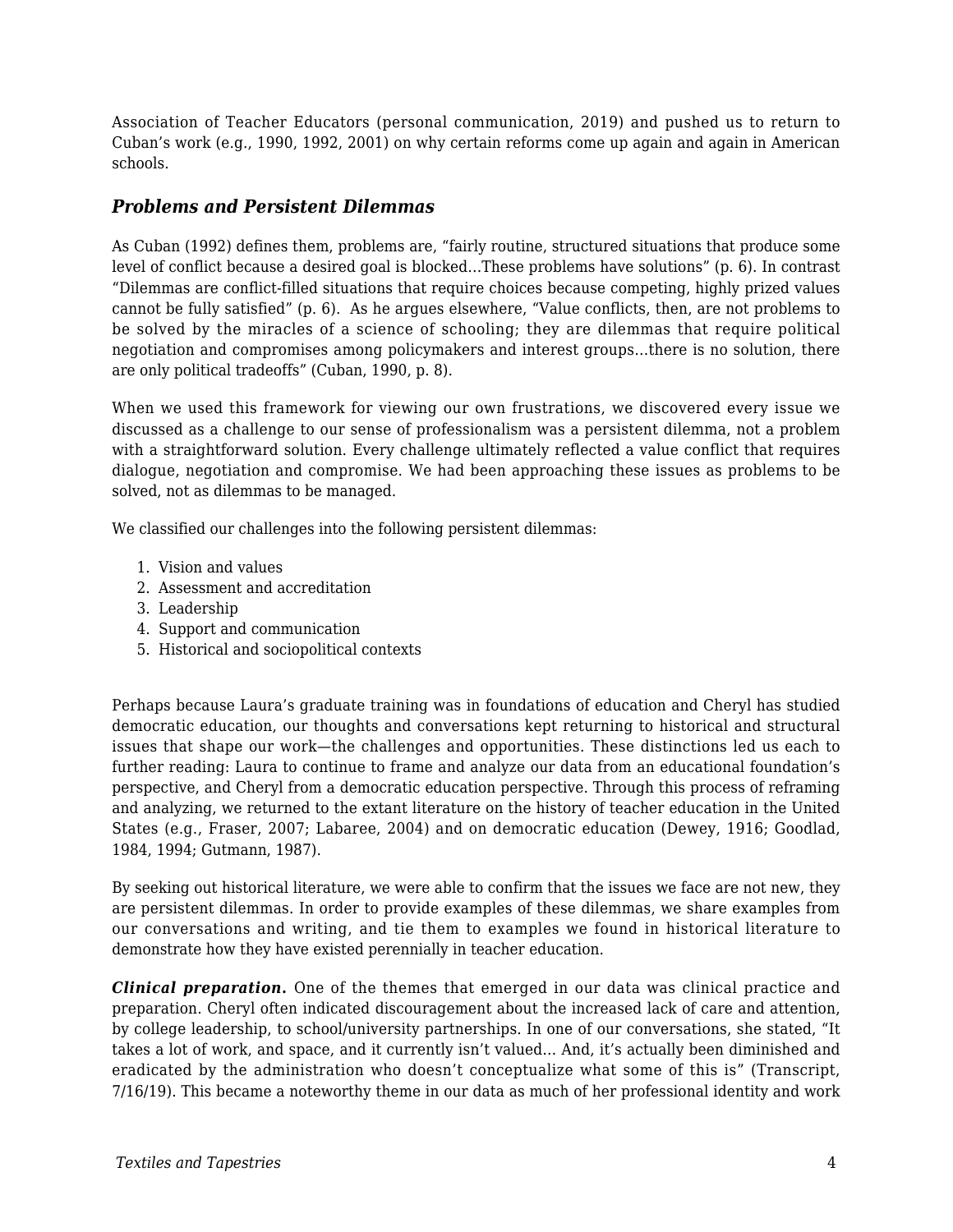as a teacher educator has been focused on clinical practice and school/university collaborations. This particular challenge encompasses several of the persistent dilemma themes listed above. First, it is a matter of different visions and values. Currently, our college is looking for less expensive models of clinical preparation. Part-time instructors are less expensive and can be assigned a much larger supervision load than a professor. As such, many tenured faculty have felt pushed out of developing relationships with schools and working closely with the teachers and teacher candidates within them. It is also a matter of leadership. Without leadership that understands teacher preparation well, decisions tend to be made based on non-pedagogical rationales (i.e., college budgets) that tend to commodify faculty.

As we looked to historical texts within teacher education to determine whether this persistent dilemma has existed (as we suspected) over time, we found that not only has clinical preparation been a persistent dilemma, but the impact of larger historical and political contexts and events seem eerily similar. Cheryl noted that:

I have recently read the Pineville Vacation Conference Bulletin from August 1939. This was the first summer retreat of the National Association of Supervisors of Student Teaching (NASST). At the first evening meeting, a discussion was held around the following quote.

The new task confronting teacher education is, in part, the breaking down of the control of tradition and outworn practices and, in part, the building up of new concepts of education and a creative approach to the problems of teaching (p. 7).

In our conversations, we marveled at the parallels among these questions and calls for democracy and education that are ongoing and persistent dilemmas. We also noted the disturbing similarities in rising nationalistic and xenophobic political contexts between 1939 and today. The attention to the 1939 world situation led us to wonder in what ways our similar political environment has influenced the situation in which we currently work, and led us to revisit early work on democratic education. Dewey (1916), in the midst of World War I, wrote, "As this is written, the world is filled with the clang of contending armies" (p.147); "a democracy is more than a form of government; it is primarily a mode of associated living, of conjoint communicated experience" (p.87). This notion of a conjoint communicated experience was a prevalent theme in Pineville Conference regarding all aspects of teacher education.

In 2020, we again find ourselves in the midst of growing global threats to democracy and democratic education. Unfortunately, this too, may be considered a persistent dilemma, and we too wonder how has this iniquitous bedlam come to pass? (NASST, 1939). The readings (Dewey, 1916; Goodlad, 1984, 1994; Gutmann, 1987; NASST, 1939) that we revisited throughout our self-study reaffirmed our position that "the learning process takes place most ideally in a democratic environment and there should be a continuous searching examination of …administrative structure and function in order to guarantee a democratic environment" (NASST, 1939, p. 21) for our teacher candidates and for us a teacher educators. We believe teacher education has a role to play in combatting these political threats. But we must first remember these are not new challenges, and our responses are often not new either.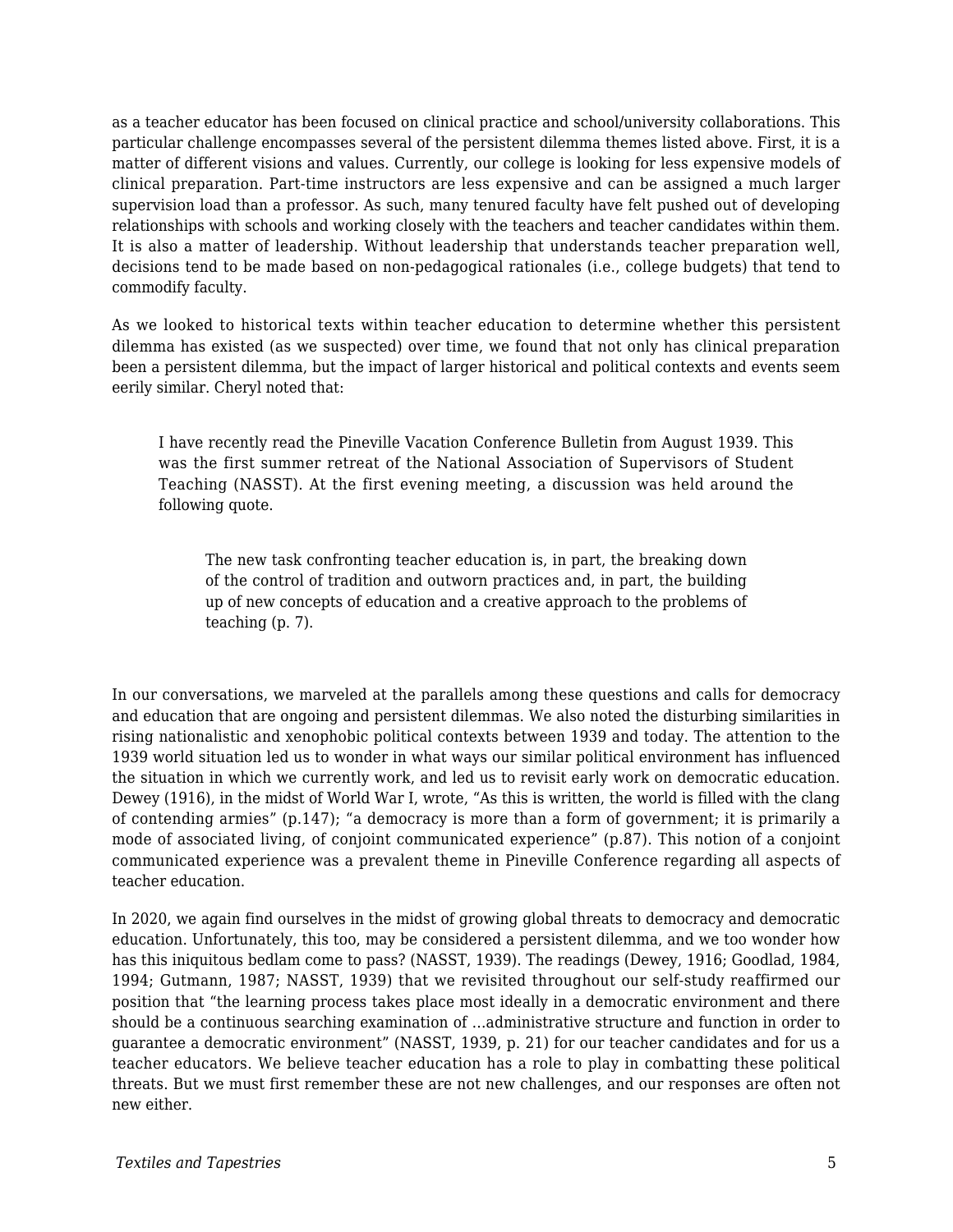*Low-status profession***.** Another persistent dilemma in our data was the low status that we encountered within our college, across the university, and in local schools. We have seen repeatedly how we are treated as though we do not understand our work, or that we are problems needing administrative management. As Laura noted, "…this current administration demonizes teacher education as a department. It doesn't value the faculty that are in this department, doesn't value the work that we're trying to do" (Transcript, 7/16/19). We also talked at length about how often some of the low-status treatment was rooted in personal and institutional sexism. For example, Laura, in describing a meeting she was required to attend with the dean stated:

…the dean has not taken no for an answer. I honestly believe that is due in part to his deep-seated sexism. Women are not supposed to say no. Women are not supposed to put their research and their careers ahead of service. Especially women as teachers and teacher educators, we are supposed to do this work entirely out of a sense of altruism (Journal, 10/3/18).

For us, not only are we marginalized by the broader university, our own leadership communicated to us both explicitly and implicitly that it does not value us as faculty. After re- reading about the history of teacher education in the U.S., Laura wrote:

What I am seeing in the data we have collected … are issues arising from the tension between seeking status at the university, or being grounded in the work of K-12 teachers and in the day-to-day work of teacher education. Work grounded in teacher education is low status work in both the university and in K-12 schools. That is bound to be destabilizing for us—two smart women who went through rigorous academic training and who feel they have expertise in particular areas but then aren't consulted (Analytic Memo, 9/9/19).

Teacher education has always had an uneasy and ill-defined place in universities, particularly in large state universities such as ours. One of the challenges resulting from teacher preparation being embedded in research universities is the conflicting demands arising from the university and from public K-12 schools. Colleges of education, and the faculty within them, have little credibility in either institutional setting (Fraser, 2007; Labaree, 1996). Labaree (1996) describes the history of teacher education in the U.S. as "...a long history of status deprivation" (p. 30). He argues that part of the challenge education schools face is that they remain dedicated to and focused on "social problem solving" (p. 30). Knowing this and recognizing the historical roots of the problem can potentially help us decide to either not let it bother us or when we do broach it with leadership, to be able to document how this is a historical (and gendered) phenomena. Is the low status of teacher education a problem that we can solve? No. Is it something we can choose to question and highlight? Yes. We have found that approaching our work with a historical lens can help us make better choices about where to exert our energy and time, allowing us to practice better self-care and become more content with ourselves as professionals by not spinning our wheels.

Our journey has led us both to different spaces, yet similarly a deeper intentionality towards carefully selecting where we invest our expertise, energy, and enthusiasm. Cheryl, reflecting on her desire to better cultivate the self she has to live with, wrote: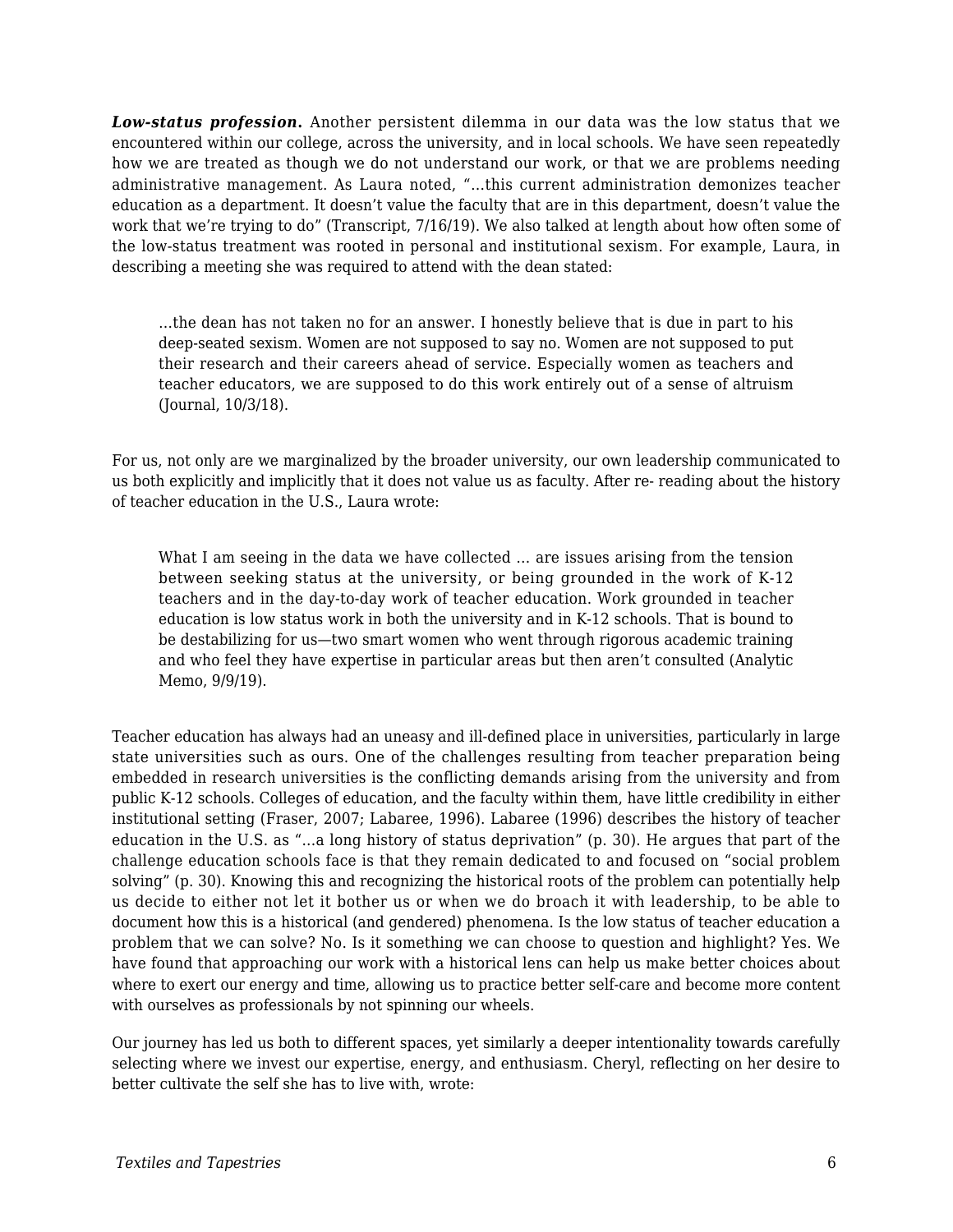In revisiting Dewey's (1916) considerations of education and growth,

Power to grow depends upon need for others and plasticity…Plasticity of the power to learn from experience means the formation of habits. Habits give control over the environment, power to utilize it for human purposes. Habits take the form both of habituation, or a general and persistent balance of organic activities with the surroundings, and of active capacities to readjust activity to meet new conditions. The former furnishes the background of growth, the latter constitute growing. Active habits involve thought, invention, and initiative in applying new capacities to new aims. (pp.52-53) [Analytic Memo, 9/8/19]

Laura has also chosen to apply new capacities to new aims:

But, this year I am trying to be clearer about where I might be able to exert some control. Notice that I have phrased that differently. Because ultimately I think all we actually have control over is how we respond to things. This year I am re- engaging. I am coming to meetings. I am showing up. And what I have decided to do is to simply try and state the truth as I see it when I can. To call out the subtext. To try and highlight inequities (Journal, 8/26/19).

These have been important decisions for us as we have navigated less than ideal contexts, tensions, and deprofessionalism.

What does all of this mean for our identities as teacher educators? How does this knowledge and these distinctions help us create and retain selves we want to live with? We have come to the conclusion that in approaching persistent dilemmas within teacher education, it helps to recognize that these are issues that must be continually negotiated and require some political compromise (Cuban, 1990). However, we bring our whole selves to these negotiations. We can stand in our knowledge of the field and retain our values and commitments while negotiating and managing the dilemma. While decisions made by others may infringe on our sense of professionalism (and they do), we can raise questions, point out problems, or even vehemently disagree. We retain our identities by standing up for our principles, even if the ultimate compromise is not entirely to our liking. As Laura noted in one of our conversations, "Your identity stems in part from where you choose to stand" (Transcript, 7/16/19).

## **Significance**

Through this self-study, we moved between close analysis of our own experiences and contexts and stepping back to make sense of our experiences in light of the bigger historical picture of teaching and teacher education in the United States. As we sought to understand how and where to draw boundaries in our professional lives to become more resilient, it was both helpful and sobering to see the persistent dilemmas we face reflected across history. Helpful because it reminded us that the work we do is more akin to a marathon, not a sprint. We are not solely responsible for solving every problem and dilemma that arise in our programs and department. This thinking helps ground us and as a result helps us both feel more resilient in our work. However, we also found it quite sobering to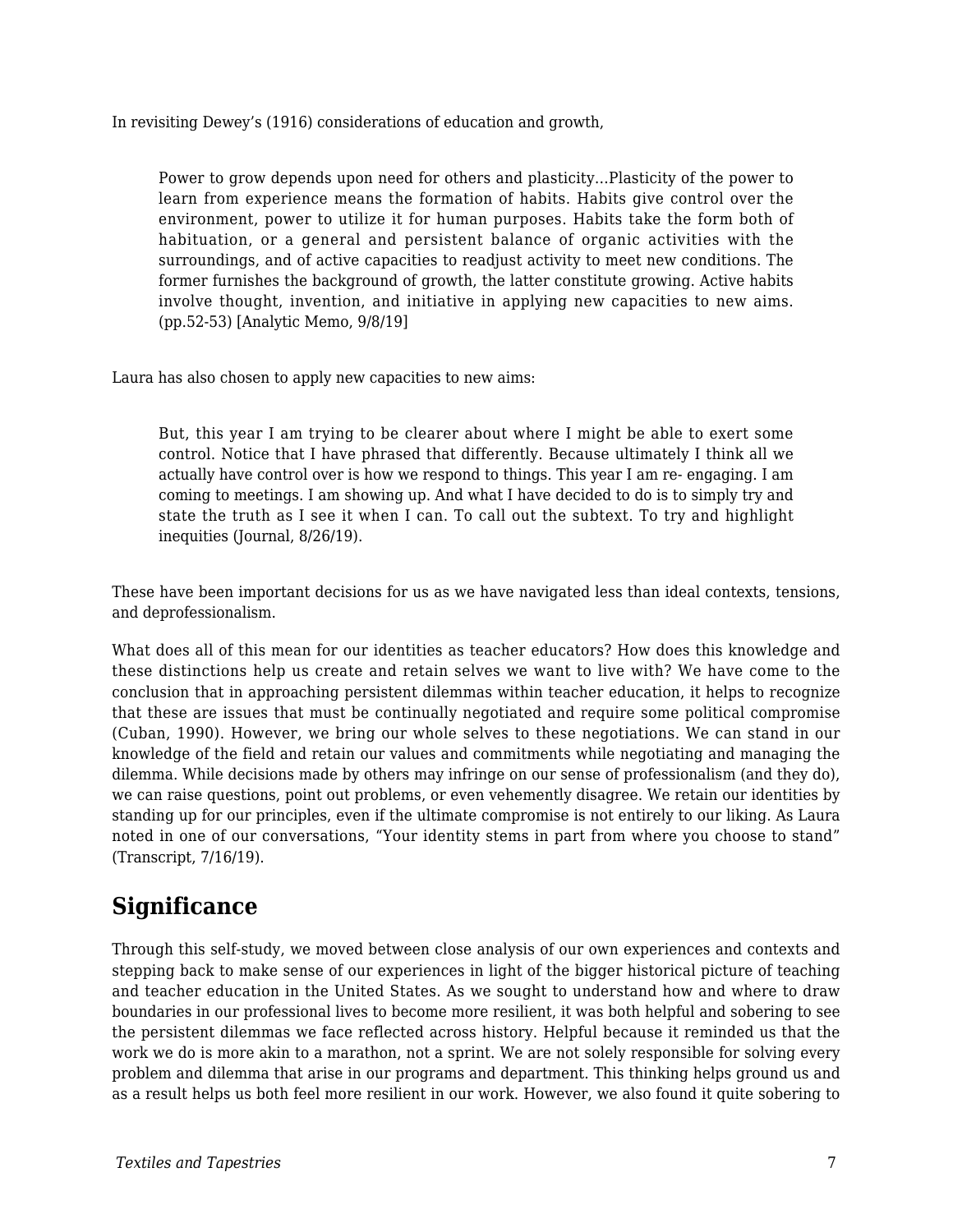be reminded that there are aspects of our work that seem to have changed very little in the last century. As we move forward, we seek to remain aware of the historical nature of the persistent dilemmas that we, as teacher educators, encounter regularly. We also continue to explore whether there are problem spaces within these dilemmas that might have solutions. Hopefully, through reminding ourselves that we are part of a larger social and historical struggle, we will be more resilient and better able to solve those problems that are within our purview.

## **References**

Cuban, L. (1990). Reforming again, again, and again. *Educational Researcher*, *19*(1), 3-13. [https://edtechbooks.org/-nTSs](https://doi.org/10.3102%2F0013189X019001003)

Cuban, L. (1992). Managing dilemmas while building professional communities. *Educational Researcher*, *21*(1), 4-11. [https://edtechbooks.org/-dBuY](https://doi.org/10.3102%2F0013189X021001004)

Cuban, L. (2001). *How can I fix it? Finding solutions and managing dilemmas: An educator's road map.* Teachers College Press.

Delandshere, G., & Petrosky, A. (2003). Political rationales and ideological stances of the standardsbased reform of teacher education in the U.S. *Teaching and Teacher Education*, *20*, 1-15. [https://edtechbooks.org/-xxWj](https://psycnet.apa.org/doi/10.1016/j.tate.2003.09.002)

Dewey, J. (1916). *Democracy and education: An introduction to the philosophy of education*. The Free Press.

Fraser, J. (2007). *Preparing America's teachers: A history*. Teachers College Press. Goodlad, J. I. (1984). *A place called school: Prospects for the future*. McGraw-Hill Book Company.

Goodlad, J. I. (1984). *A place called school: Prospects for the future*. McGraw-Hill Book Company.

Goodlad, J. I. (1994). *Educational renewal: Better teachers, better schools*. Jossey-Bass.

Guilfoyle, K., Hamilton, M. L., Pinnegar, S., & Placier, P. (2004). The epistemological dimensions and dynamics of professional dialogue in self-study. In J. J. Loughran, M. L. Hamilton, V. K. LaBoskey & T. Russell (Eds.), *International handbook of self-study of teaching and teacher education practices* (pp. 1109–1167). Springer.

Gutmann, A. (1987). *Democratic education*. Princeton University Press.

Korthagen, F. A. J., & Lunenburg. M. (2004). Links between self-study and teacher education reform. In J. J. Loughran, M.L. Hamilton, V. K. LaBoskey and T. Russell (Eds.), *International handbook of selfstudy of teaching and teacher education practices* (pp. 421–449). Springer.

Labaree, D. (2004). *The trouble with Ed schools*. Yale University Press.

National Association of Supervisors of Student Teaching. (1939). *Pineville vacation conference bulletin*: August 19-29, 1939.

Rhoades, W. (1938). *The self you have to live with.* Lippencott.